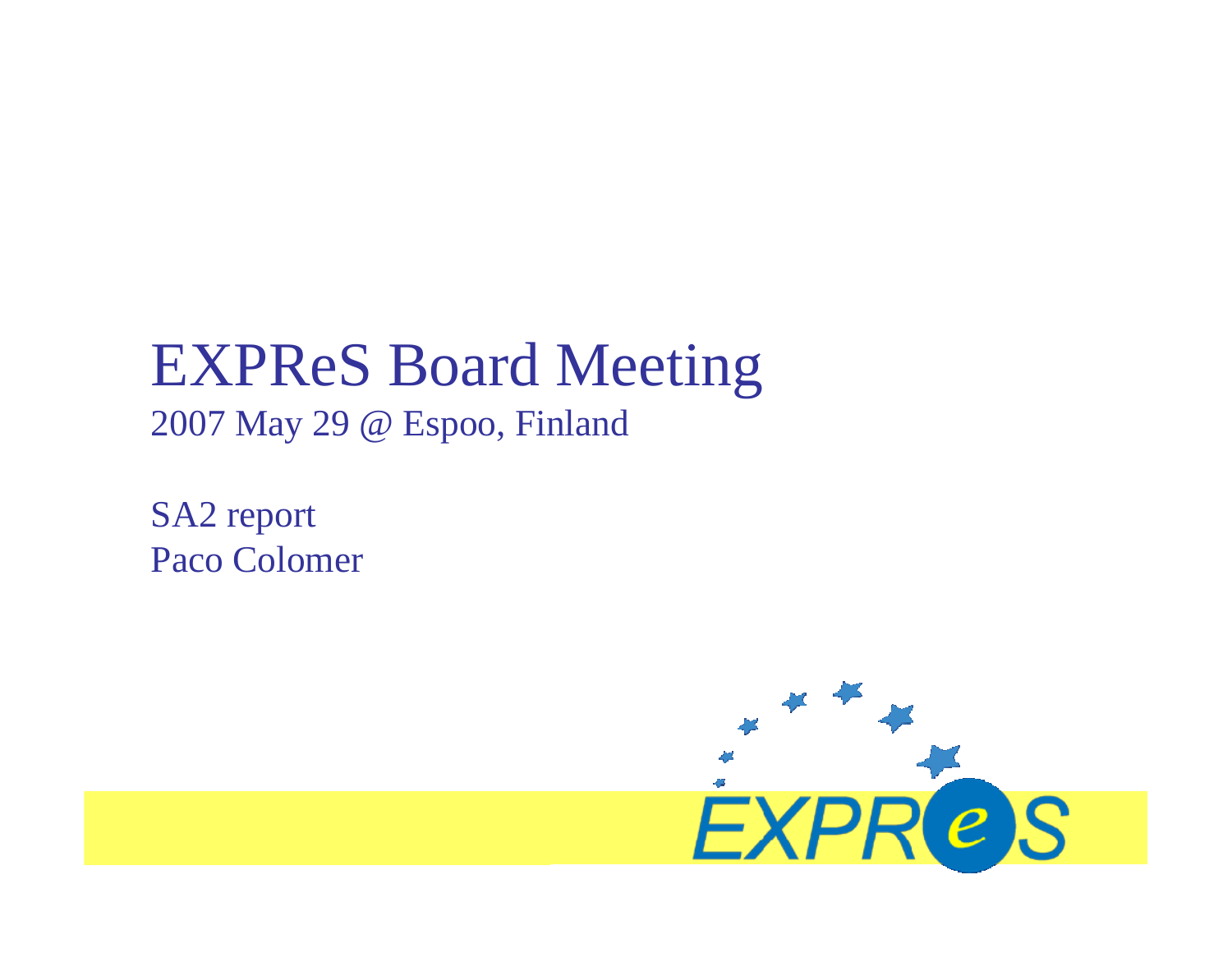# EXPReS-Looking Down



Courtesy of Paul Boven and Google Maps



2007 May 29 **EXPReS Board Meeting** Slide #: 2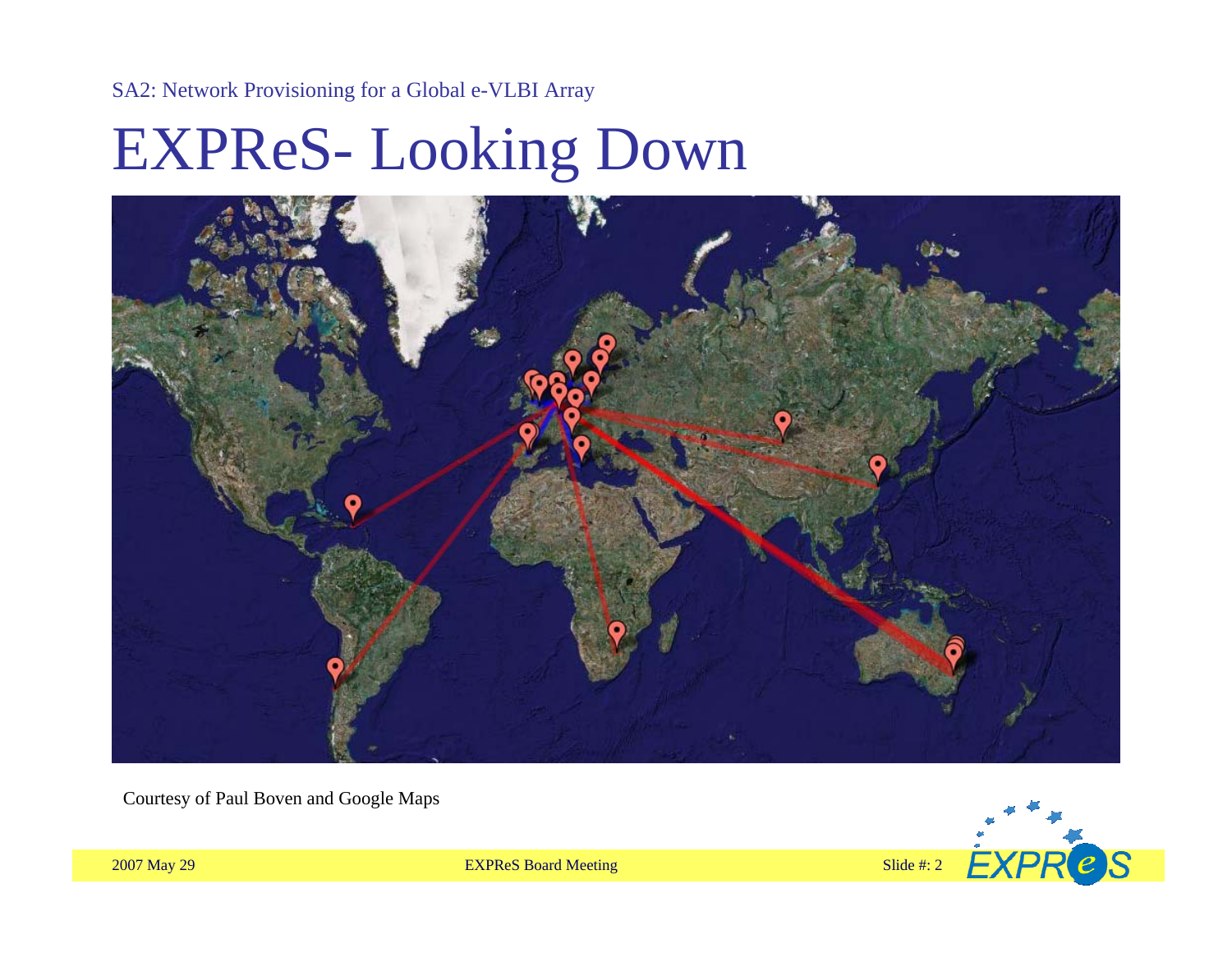# SA2- Network Provisioning

- 19 institutions, operating 21 radiotelescopes
- Coordination of work and funding at participant national level
- First year is a learning experience, in particular for non-EU partners (China, Australia, etc)
- EC partial funding (8.75:1 in proposal) acts as a great catalyst of work and national funding
- Very uneven cost in Years 1 to 3
	- First year at very lower cost (most deliverables are no-cost feasibility studies)
	- Some/more participants are able to obtain better deals for cheaper/free connectivity
- 10 telescopes connected
	- 6 institutions/sites
	- Other infrastructures delivered in 2007

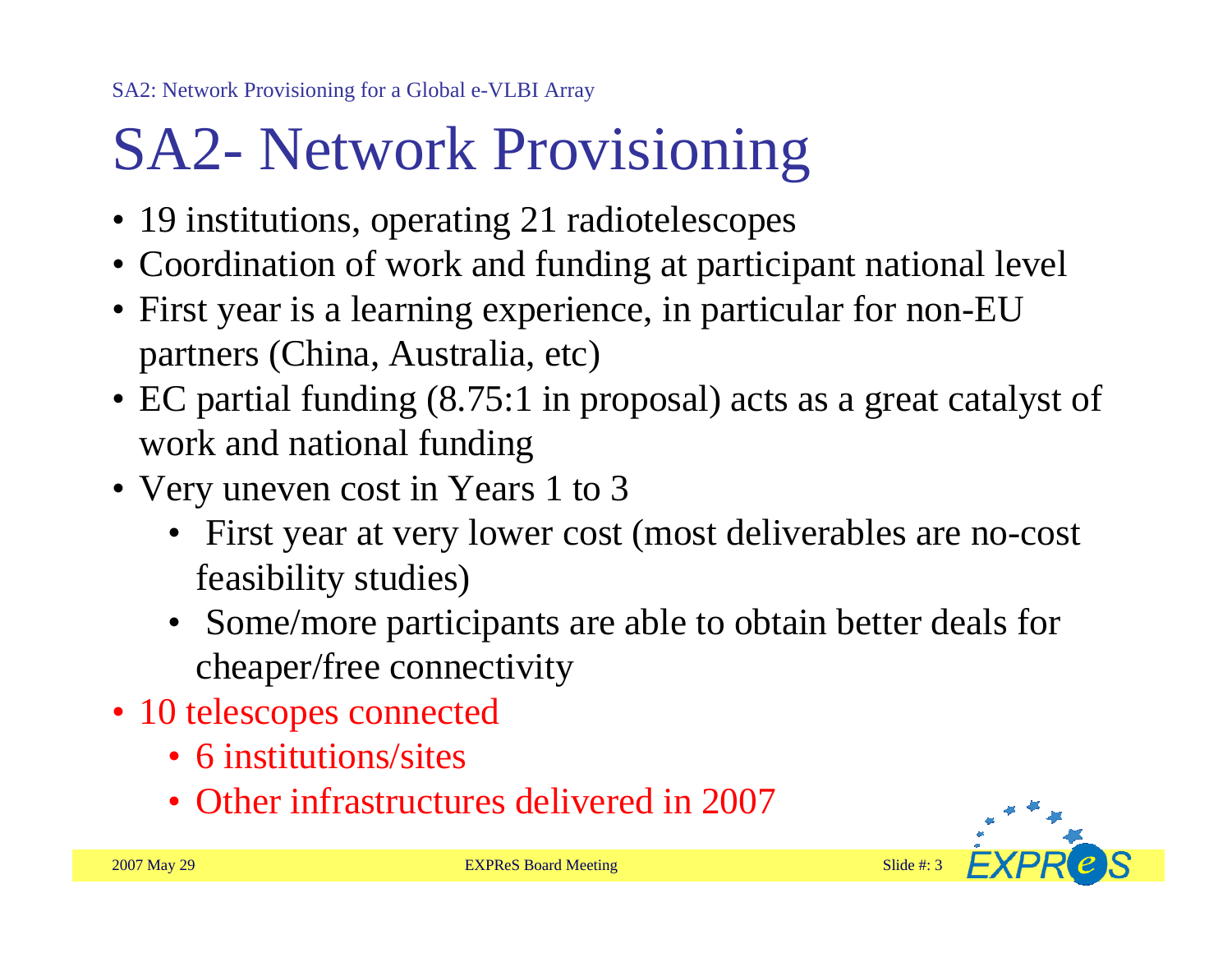#### Site Connectivity

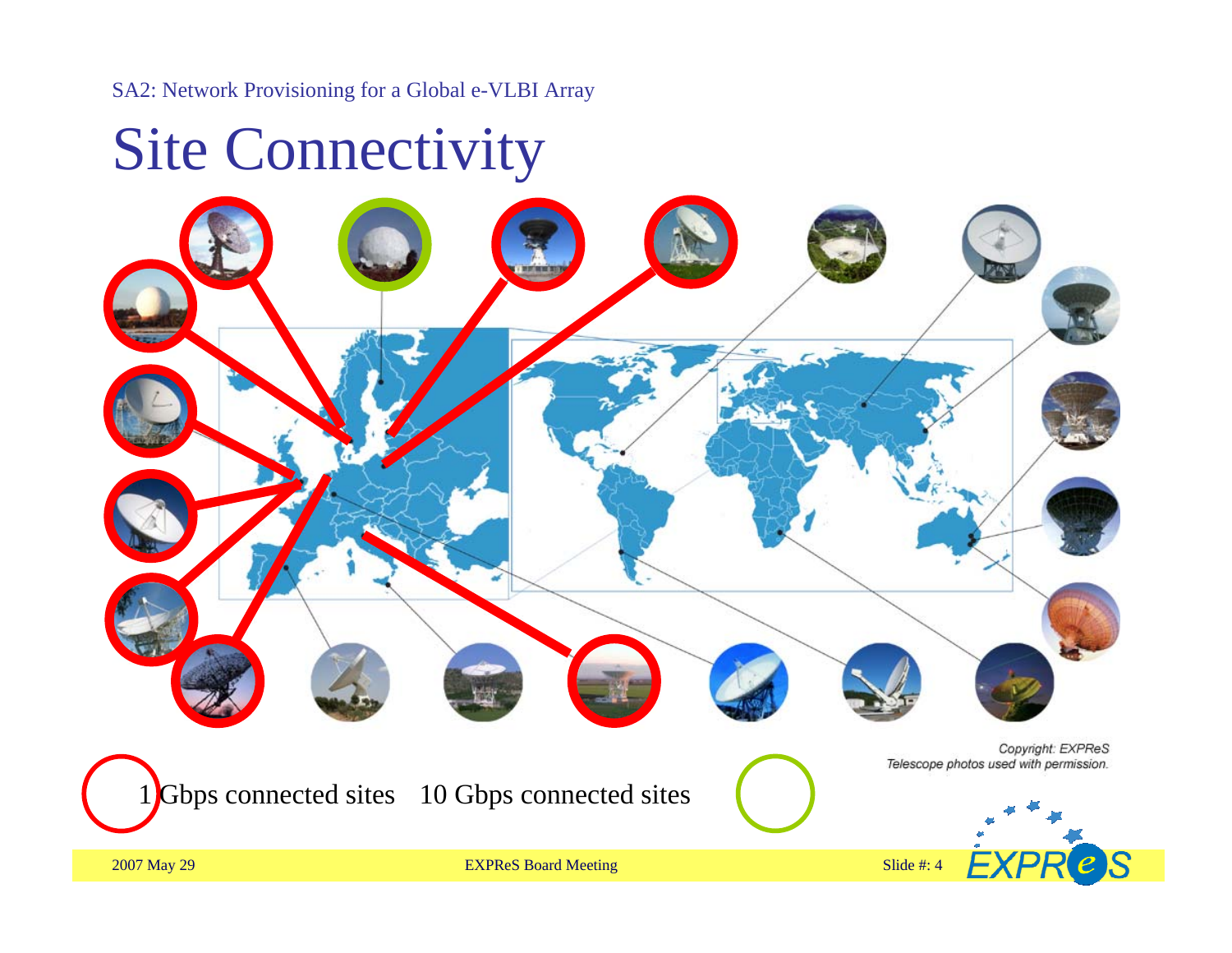# EXPReS SA2

- Workpackages:
	- WP1: Feasibility study of last-mile connection of telescopes to JIVE via GÉANT2
	- WP2: Provision of the infrastructure and equipment
	- WP3: Connectivity tests
- Deliverables
	- Feasibility studies
	- Infrastructures ready for 9 sites
	- Six sites (9 telescopes) operating routinely at 256 Mbps
- Milestones

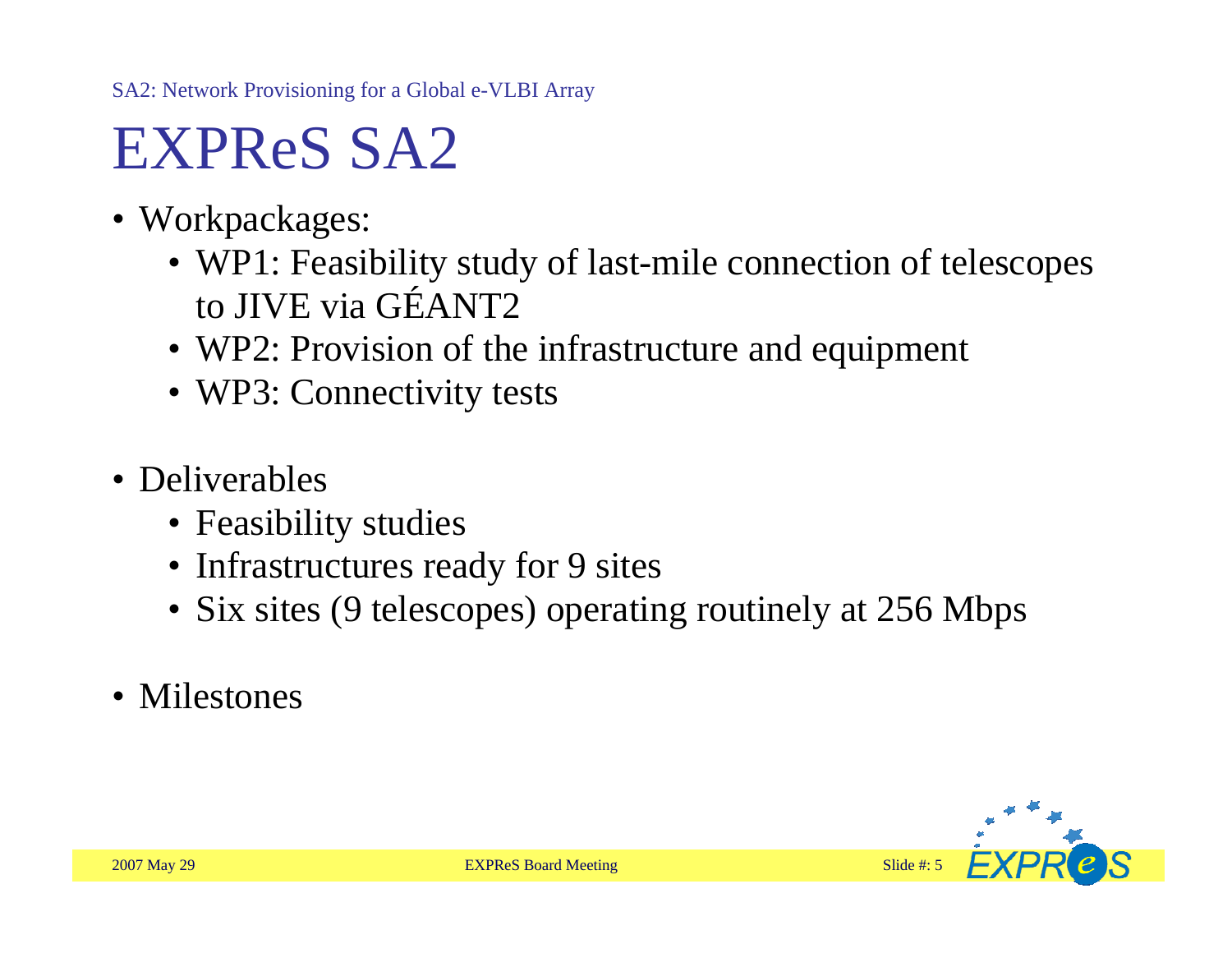### Connectivity status

| <b>Telescope</b>               | <b>Current BW</b>        | <b>Expected BW</b> | Year     | <b>Notes</b>            |
|--------------------------------|--------------------------|--------------------|----------|-------------------------|
| <b>JIVE</b> correlator         | $7 \times 1$ Gbps        | $16 \times 1$ Gbps | 2007/8   | connected               |
| WSRT (14x25m)                  | 1 Gbps                   |                    | $<$ 2006 | connected               |
| Onsala (20+25m)                | 1 Gbps                   | $10 \text{ Gbps}$  | 2007     | connected               |
| Jodrell Bank (76m)             | 1 Gbps                   | $10 \text{ Gbps}$  | $<$ 2007 | connected               |
| Canbridge (32m)                | 1 Gbps                   |                    | $<$ 2006 | connected               |
| Torum (32m)                    | 1 Gbps                   | $10 \text{ Gbps}$  | 2007     | connected               |
| Metsähovi (14m)                | $10 \text{ Gbps}$        |                    | 2006     | connected               |
| CNIG-Yebes (40m)               | $2$ Mbps                 | 1 Gbps             | 2007     |                         |
| Effelsberg (100m)              | $2 \, \text{Mbps}$       | 1 Gbps             | 2007     |                         |
| Medicina (32m)                 | 1 Gbps                   |                    | 2006     | connected               |
| Sardinia (64m)                 |                          | $2,5/10$ Gbps      | 2009     |                         |
| Shanghai (25m)                 | 100 Mbps                 | 1 Gbps             | 2007     |                         |
| Urumqi (25m)                   |                          | 1 Gbps             | 2007     |                         |
| $M$ iyun $(50m)$               |                          | 1 Gbps             | 2007     |                         |
| Yunnan (10m)                   |                          | 1 Gbps             | 2007     |                         |
| VIRAC (32m)                    |                          | 1 Gbps             | 2007     | still needs RA receiver |
| Hartebeesthoek (26m)           |                          | 1 Gbps             | 2007?    |                         |
| TIGO(6m)                       | $1 - 7$ Mbps             | 64 Mbps            |          |                         |
| Arecibo (305m)                 | $<$ 32 Mbps              | 1 Gbps             | 2007     |                         |
|                                |                          | 2Gbps              |          |                         |
| ATNF/CSIRO (Parkes, Mopra, ATC | $1 \text{ Gbps}$ (local) | (to JIVE)          | 2007     |                         |

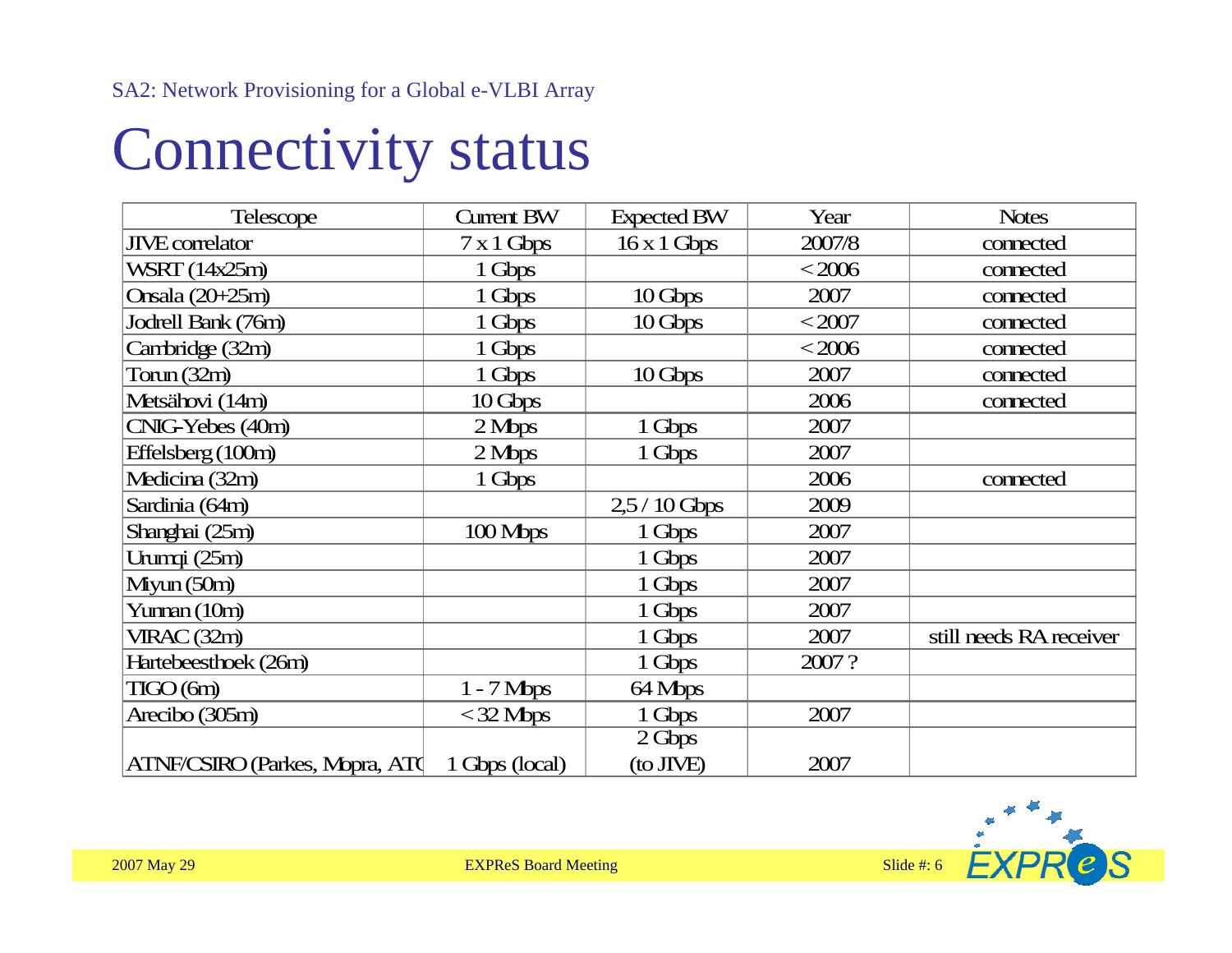#### Network structure

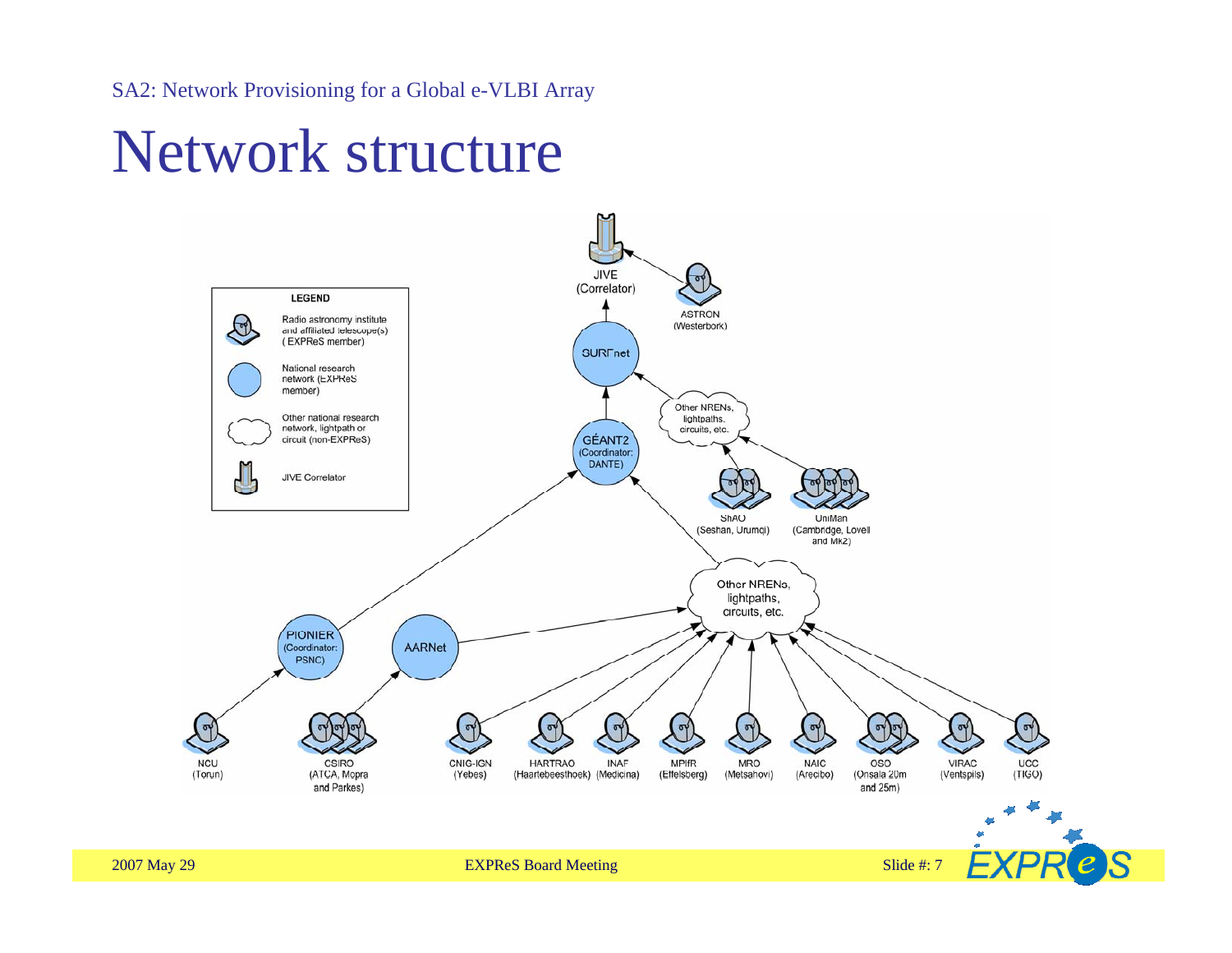# EXPReS SA2 Achievements

- EVN European institutions
	- Previous to EXPReS SA2: Connection ready for JIVE to: Westerbork, Onsala, Torun, Jodrell Bank, Metsähovi, Medicina (Aug 2006)
	- Feasibility studies:
		- Finished for all EU sites: Effelsberg, Yebes, Metsähovi, VIRAC
	- Effelsberg and Yebes will connect in 2007
	- VIRAC is locally connected but lacks EVN equipment
	- Routine operations achieved up to 256 Mbps.
		- 512 Mbps achieved with 5 stations in January 2007

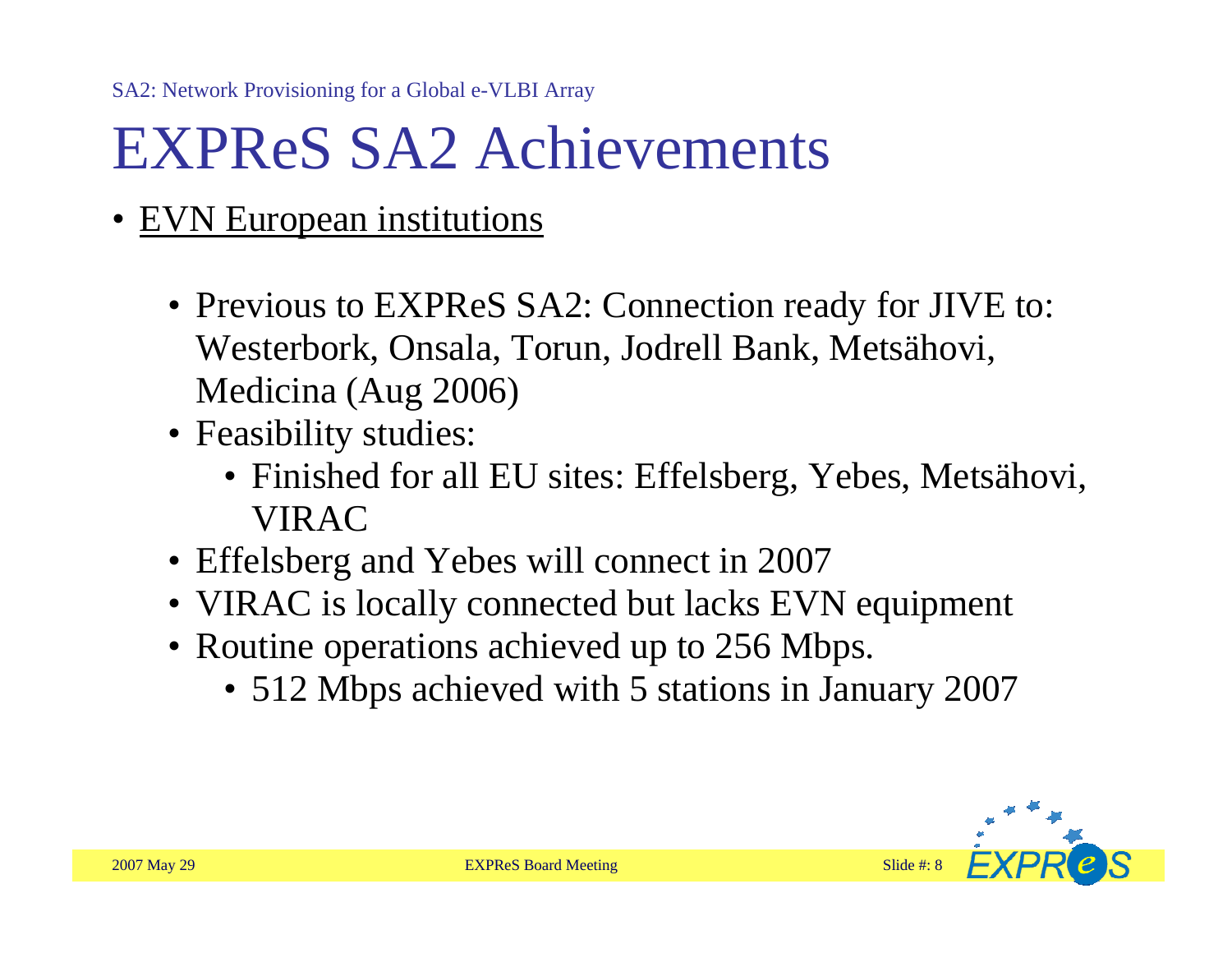# EXPReS SA2 Achievements

- •EVN non-European institutions
	- Feasibility studies
		- Finished, but international part ongoing: ShAO, NAIC, HRAO
	- Connectivity tests
		- Planning tests for ShAO, NAIC
- •Non EVN institutions
	- Feasibility studies
		- Finished for non-EU sites, but international part ongoing: CSIRO, TIGO
	- Connectivity tests
		- Planning tests for CSIRO

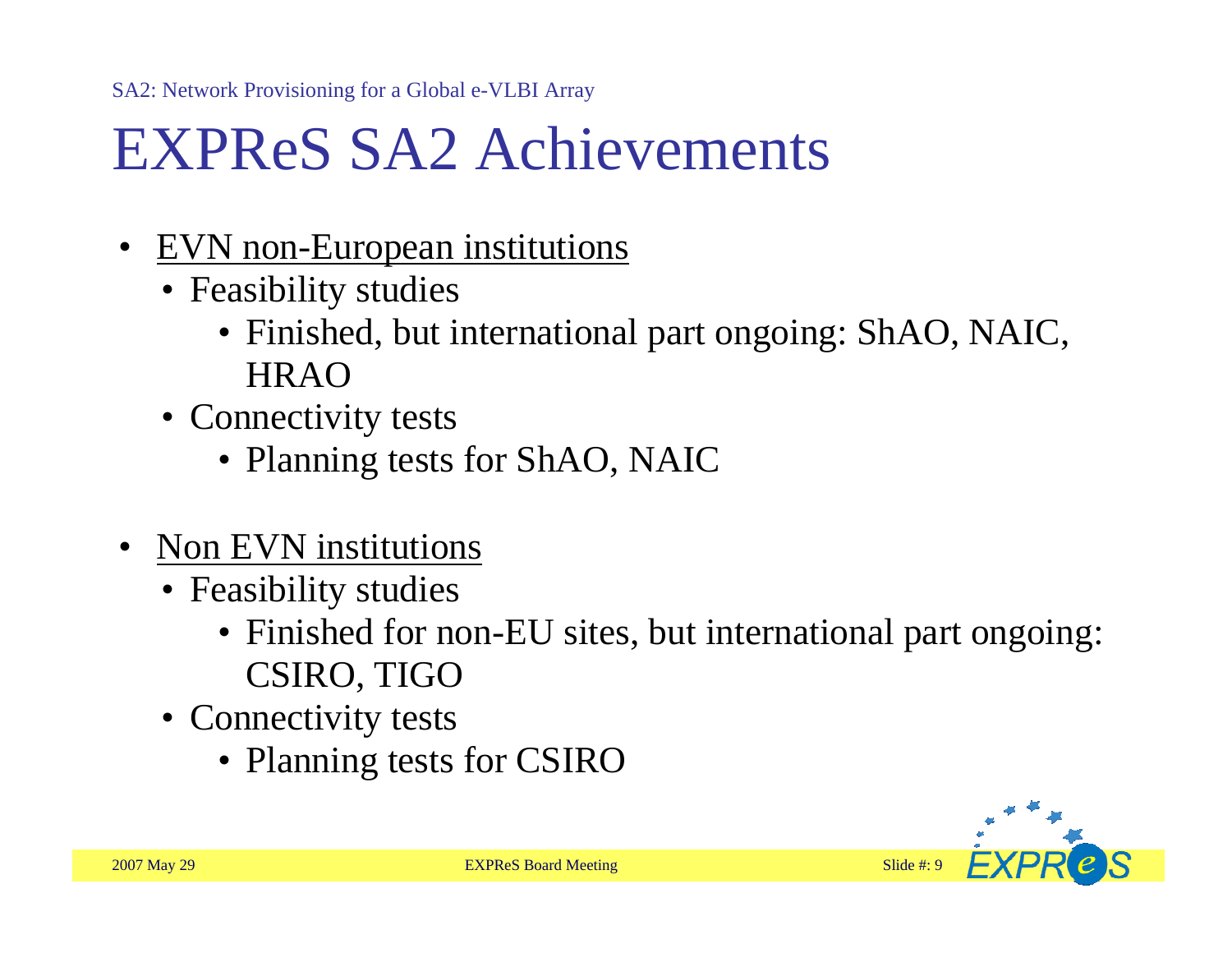### Financial status (1<sup>st</sup> Year)

| P# | Short Name    |       | Funded Amount (Euros) |             | Costs $1st$ Year (Euros) |                |
|----|---------------|-------|-----------------------|-------------|--------------------------|----------------|
|    |               |       | 3 year total          | Months 1-18 | Total                    | Claimed        |
|    |               |       |                       |             |                          | EC             |
| 1  | <b>JIVE</b>   |       | 40,000                | 8,500       | 0                        | 0              |
| 2  | AARNET        |       | 10,000                | 1,700       | 0                        | $\overline{0}$ |
| 6  | <b>ASTRON</b> |       | 10,000                | 2,550       | 0                        | 0              |
| 7  | CNIG-IGN      |       | 100,000               | 25,500      | $\Omega$                 | $\overline{0}$ |
| 8  | CSIRO         |       | 10,000                | 4,250       | 1377612                  | 20000          |
| 9  | <b>NRF</b>    |       | 10,000                | 1,700       | 0                        |                |
| 10 | <b>INAF</b>   |       | 110,000               | 42,500      | 4975                     | 4975           |
| 11 | MPG           |       | 210,000               | 85,000      | 2524                     | 2524           |
| 12 | <b>TKK</b>    |       | 38,000                | 25,500      | 26968                    | 13248          |
| 13 | CORNELL       |       | 50,000                | 17,000      | 0                        |                |
| 14 | UMK           |       | 25,000                | 4,250       | 0                        | 0              |
| 15 | <b>OSO</b>    |       | 30,000                | 8,500       | $\Omega$                 | 0              |
| 16 | SHAO          |       | 75,000                | 21,250      | 407279                   | 25000          |
| 17 | <b>UDEC</b>   |       | 30,000                | 8,500       | 25789                    | 21547          |
| 18 | <b>UNIMAN</b> |       | 12,000                | 4,250       | 0                        |                |
| 19 | VIRAC         |       | 40,000                | 8,500       | 193126                   | 40303          |
|    |               | TOTAL | 800,000               | 269,450     | 2038273                  | 127597         |

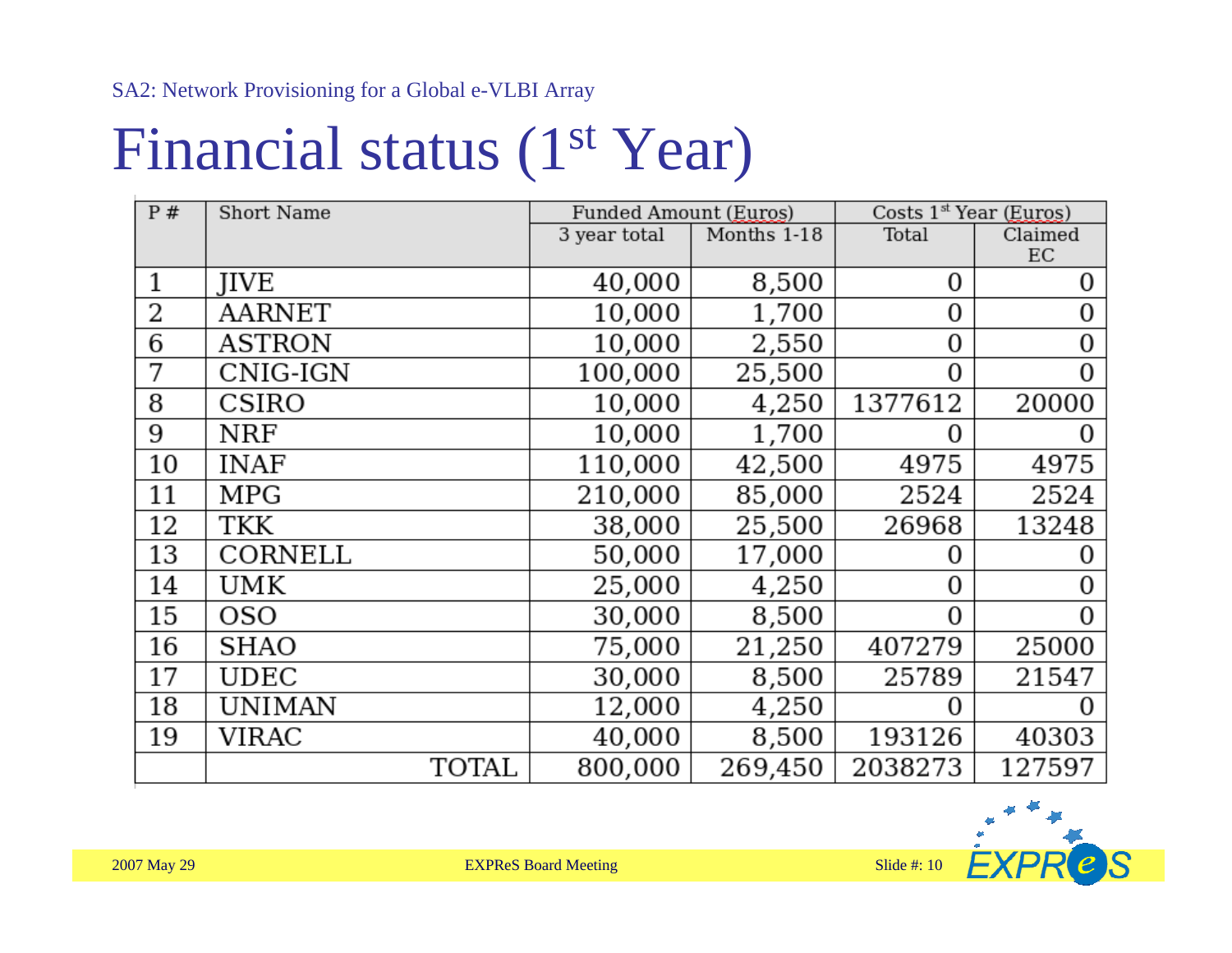# About low spending

- Partners should worry if their spending profile is too low
- $\bullet$ SA2 EC money covers only a fraction of total cost (1:8)
- Even if matching is "required", EC may pay up to 100% of eligible costs in SAs. Hard limits:
	- Costs to be approved by the local auditor
	- Beware of depreciation costs
	- No VAT is eligible
	- Connectivity (rent of services) funding limited to 50%
- PLEASE INFORM THE MANAGEMENT IF YOU ARE IN TROUBLE !!!

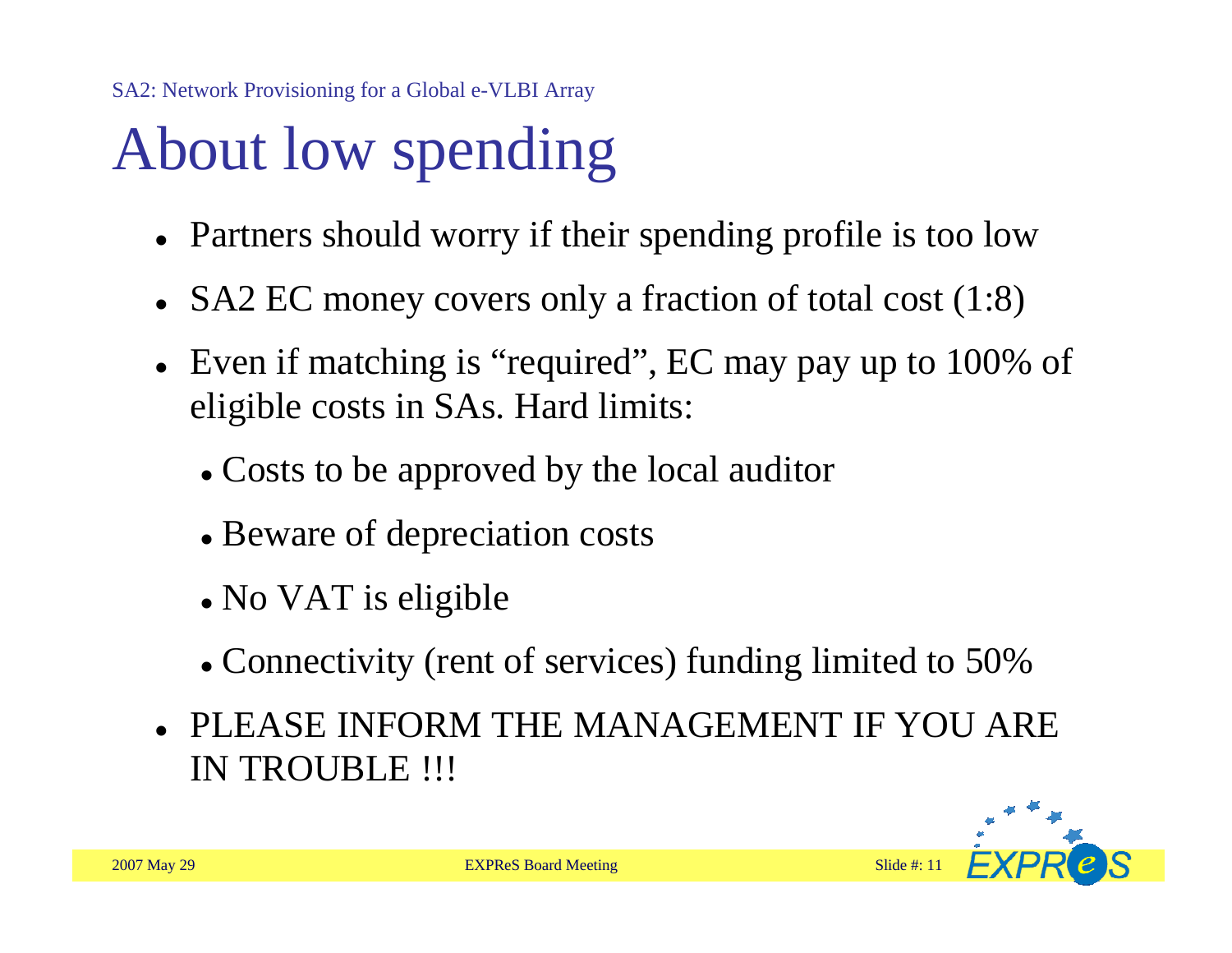#### EXPReS SA2 next 18-months

- •EVN European institutions
	- Effelsberg will connect in October 2007, plus 10 Gbps link between MPIfR and JIVE (shared with LOFAR)
	- Yebes (CNIG-IGN) will connect @ 1 Gbps in late 2007
	- Medicina will change to shorter (48 km) dark fiber – with new equipment will allow up to 10 Gbps
	- Connectivity tests: MRO JBO at 10 Gbps
	- Expand routine operations to > 256 Mbps

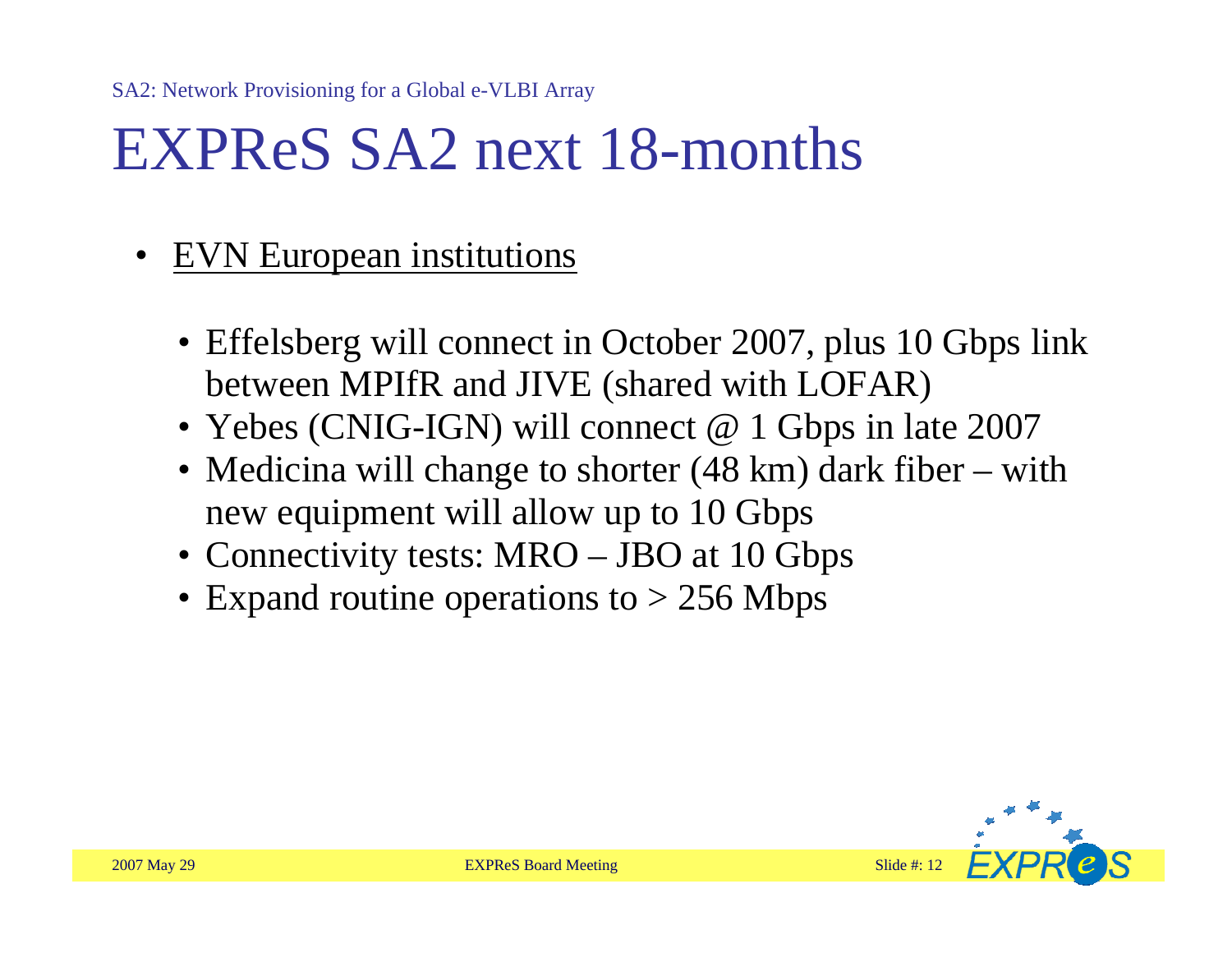#### EXPReS SA2 next 18-months

- EVN non-European institutions
	- HRAO will get 190 Mbps within 6 weeks (SANReN)
		- MK5 upgrade, e-VLBI on Thu-Fri (-IVS)
	- Connectivity tests ongoing for ShAO, NAIC
- $\bullet$ Non EVN institutions: CSIRO, TIGO
	- Local infrastructures are in place @ 1 Gbps
	- TIGO: Need to solve international part.
	- CSIRO: connectivity tests ongoing

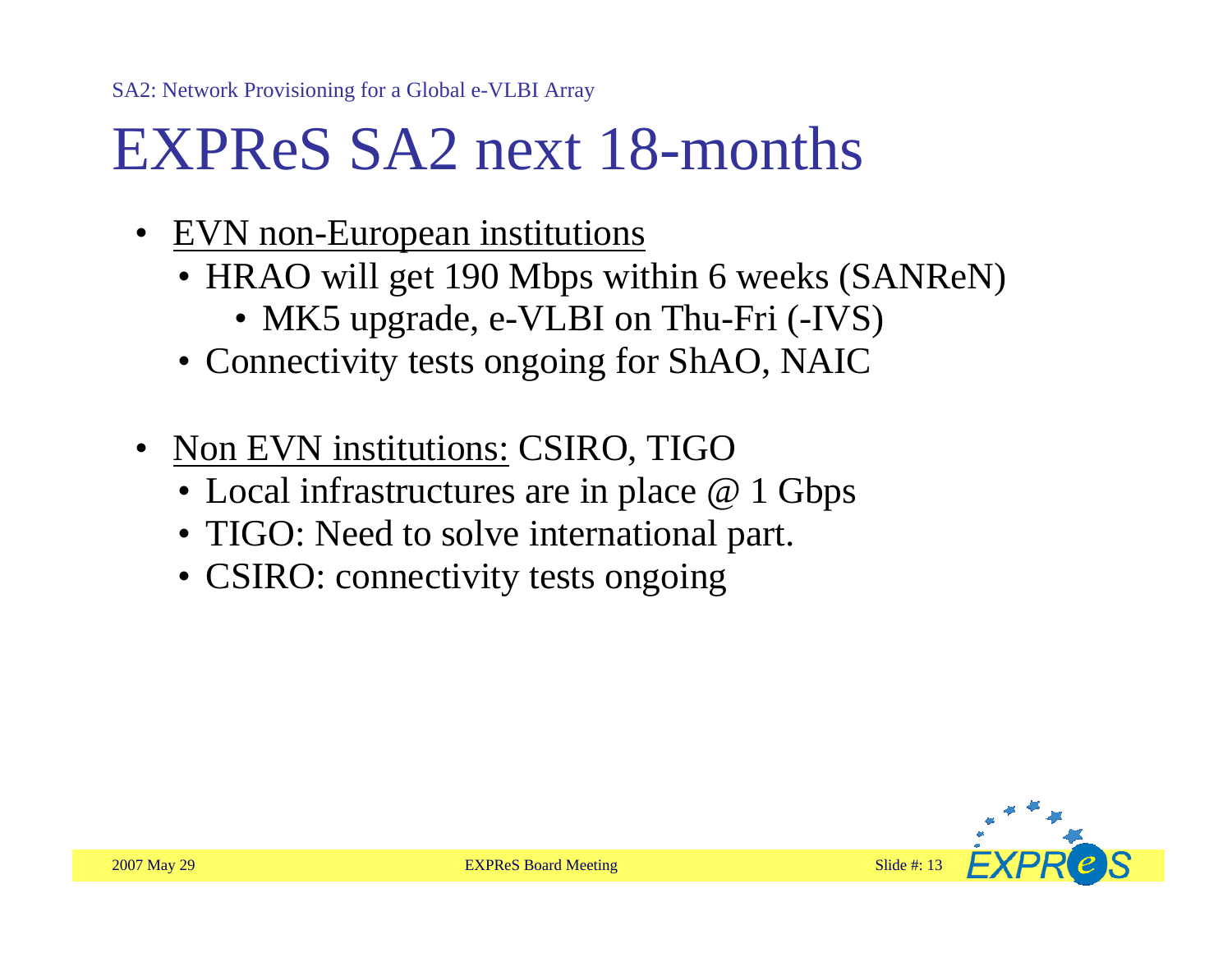# Financial forecast of next 18 months

| P# | Short Name    | Total cost (Euros) |          | Difference     | EC finances | Cost of Next 18- |
|----|---------------|--------------------|----------|----------------|-------------|------------------|
|    |               | Contract           | Revised  |                |             | months           |
| 1  | <b>IIVE</b>   | 180000             | $\Omega$ | $-180000$      | 0           | 0                |
| 2  | AARNET        | 50000              | 50000    | 0              | 10000       | 37500            |
| 5  | SurfNet       | 0                  | 180000   | 180000         | 40000       | 135000           |
| 6  | <b>ASTRON</b> | 45000              | 45000    | 0              | 10000       | 34000            |
| 7  | CNIG-IGN      | 530000             | 210000   | -320000        | 100000      | 165000           |
| 8  | CSIRO         | 50000              | 1707186  | 1657186        | 25000       | 247000           |
| 9  | NRF           | 55000              | 55000    | 0              | 10000       | 40000            |
| 10 | INAF          | 2780000            | 271000   | -2509000       | 110000      | 196000           |
| 11 | MPG           | 2250000            | 2250000  | 0              | 210000      | 2220000          |
| 12 | TKK           | 330000             | 82000    | -248000        | 38000       | 40000            |
| 13 | CORNELL       | 396000             | 396000   | 0              | 50000       | 50000            |
| 14 | UMK           | 60000              | 60000    | 0              | 25000       | 45000            |
| 15 | OSO           | 115000             | 64000    | $-51000$       | 30000       | 48000            |
| 16 | <b>SHAO</b>   | 650000             | 1153000  | 503000         | 75000       | 557600           |
| 17 | <b>UDEC</b>   | 70000              | 70000    | 0              | 30000       | 40000            |
| 18 | <b>UNIMAN</b> | 120000             | 120000   | $\overline{0}$ | 12000       | 88000            |
| 19 | VIRAC         | 151000             | 194000   | 43000          | 40000       | $\Omega$         |
|    | TOTAL         | 7832000            | 6907186  | -924814        | 815000      | 3943100          |